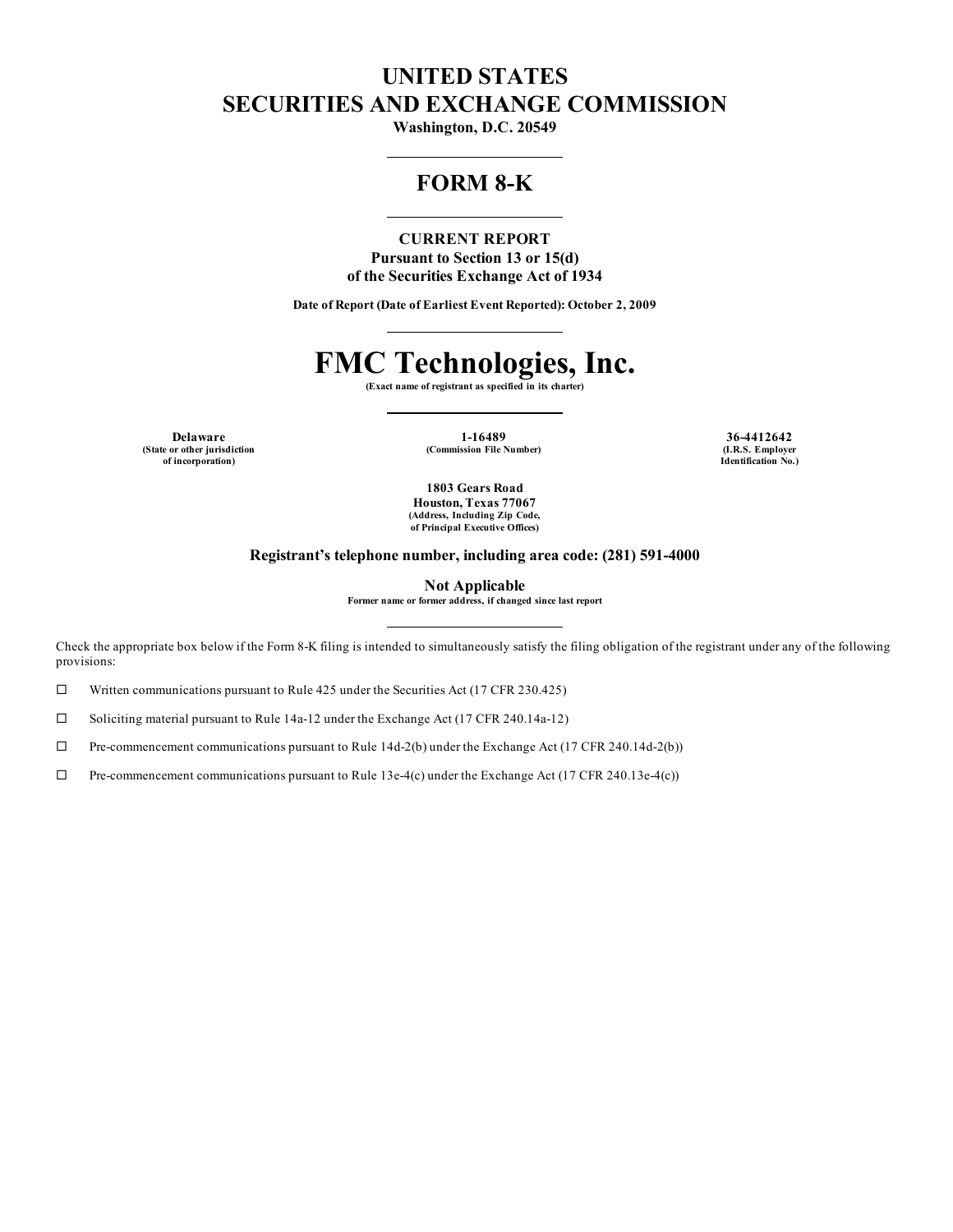#### Item 5.02 Departure of Directors or Certain Officers; Election of Directors; Appointment of Certain Officers; Compensatory Arrangements of **Certain Officers.**

#### *Amendment to Qualified and Non-Qualified Defined Benefit Pension Plans*

On October 2, 2009, the Board of Directors of FMC Technologies, Inc. (the Company) amended the Company's Qualified and Non-Qualified Defined Benefit Pension Plans (the "U.S. Pension Plans") to freeze participation in the U.S. Pension Plans for all new non-union employees hired on or after January 1, 2010 and current non-union employees with less than 5 years of vesting service as of December 31, 2009. For current non-union employees with less than 5 years of vesting service as of December 31, 2009, benefits accrued under the U.S. Pension Plans and earned as of that date will be frozen based on credited service and pay as of December 31, 2009.

#### *Amendment to Qualified and Non-Qualified Savings and Investment Plans*

The Board of Directors also approved amendments to the Company's U.S. Qualified and Non-Qualified Savings and Investment Plans (the "Amended Plans"). Under the Amended Plans, the Company will make a non-elective contribution equal to 4 percent of an employee's eligible earnings every pay period. All new non-union employees hired on or after January 1, 2010 and current non-union employees with less than 5 years of vesting service as of December 31, 2009 will participate in the Amended Plans. The vesting schedule for the 4 percent non-elective contribution under the Amended Plans is 3 years of continuous service with the Company.

-2-